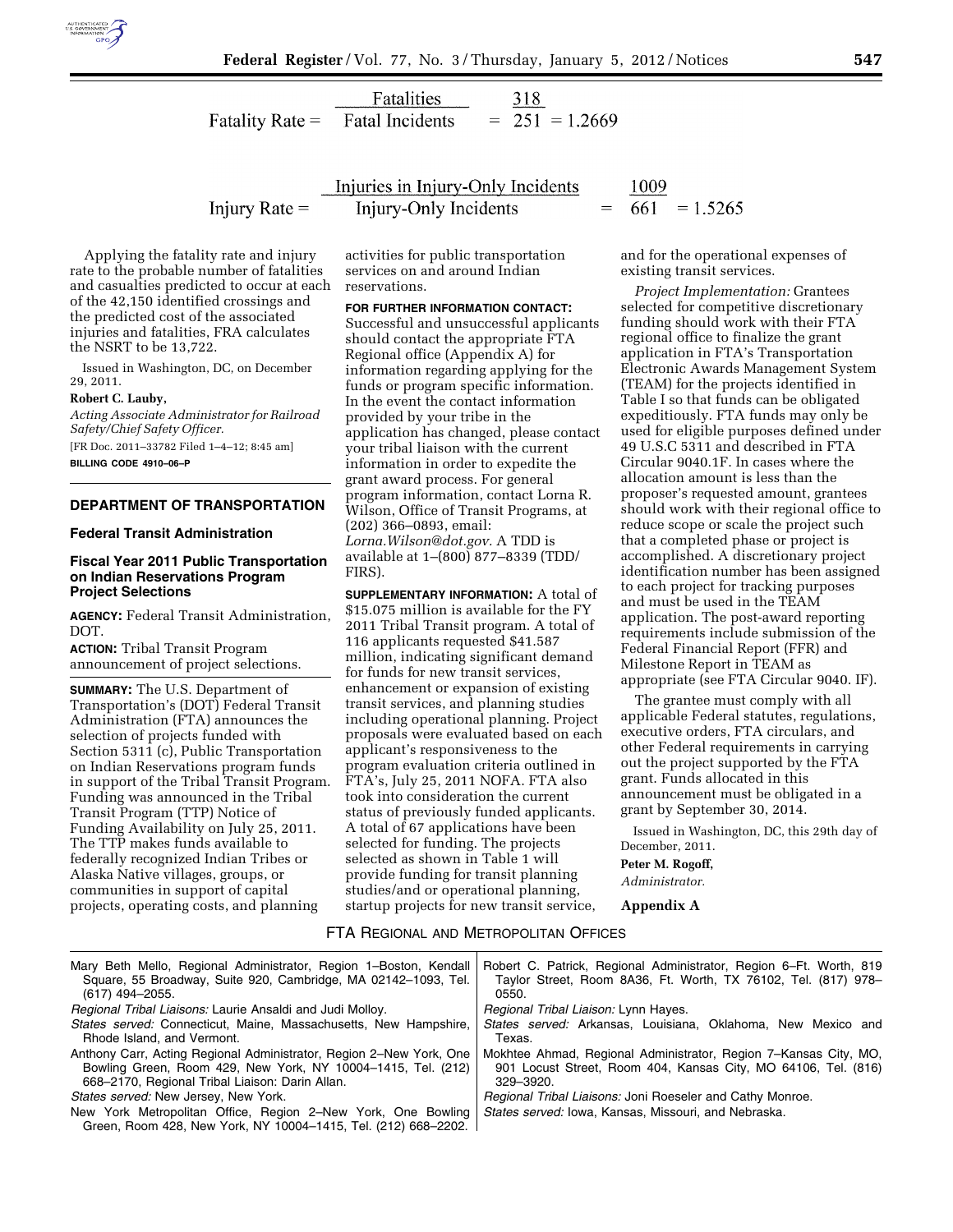Ξ

| FTA REGIONAL AND METROPOLITAN OFFICES-Continued                                                                                                              |                                                                                                                                                                        |  |  |
|--------------------------------------------------------------------------------------------------------------------------------------------------------------|------------------------------------------------------------------------------------------------------------------------------------------------------------------------|--|--|
| Brigid Hynes-Cherin, Regional Administrator, Region 3-Philadelphia,<br>1760 Market Street, Suite 500, Philadelphia, PA 19103-4124, Tel.<br>$(215)$ 656-7100. | Terry Rosapep, Regional Administrator, Region 8–Denver, 12300 West<br>Dakota Ave., Suite 310, Lakewood, CO 80228-2583, Tel. (720) 963-<br>3300.                        |  |  |
| States served: Delaware, Maryland, Pennsylvania, Virginia, West Vir-<br>ginia, and District of Columbia.                                                     | Regional Tribal Liaisons: Jennifer Stewart and David Beckhouse.                                                                                                        |  |  |
| Washington, D.C. Metropolitan Office, 1990 K Street, NW., Room 510,<br>Washington, DC 20006, Tel. (202) 219-3562.                                            | <i>States served:</i> Colorado, Montana, North Dakota, South Dakota, Utah,<br>and Wyoming.                                                                             |  |  |
| Yvette Taylor, Regional Administrator, Region 4–Atlanta, 230 Peach-<br>tree Street, NW Suite 800, Atlanta, GA 30303, Tel. (404) 865-5600.                    | Leslie T. Rogers, Regional Administrator, Region 9–San Francisco,<br>201 Mission Street, Room 1650, San Francisco, CA 94105-1926,<br>Tel. (415) 744-3133.              |  |  |
| Regional Tribal Liaison: Tajsha LaShore                                                                                                                      | Regional Tribal Liaison: Eric Eidlin.                                                                                                                                  |  |  |
| States served: Alabama, Florida, Georgia, Kentucky, Mississippi, North<br>Carolina, Puerto Rico, South Carolina, Tennessee, and Virgin Is-<br>lands.         | States served: American Samoa, Arizona, California, Guam, Hawaii,<br>Nevada, and the Northern Mariana Islands.                                                         |  |  |
|                                                                                                                                                              | Los Angeles Metropolitan Office, Region 9–Los Angeles, 888 S.<br>Figueroa Street, Suite 1850, Los Angeles, CA 90017-1850, Tel.<br>$(213)$ 202-3952.                    |  |  |
| Marisol Simon, Regional Administrator, Region 5–Chicago, 200 West<br>Adams Street, Suite 320, Chicago, IL 60606, Tel. (312) 353–2789.                        | Rick Krochalis, Regional Administrator, Region 10–Seattle, Jackson<br>Federal Building, 915 Second Avenue, Suite 3142, Seattle, WA<br>98174-1002, Tel. (206) 220-7954. |  |  |
| Regional Tribal Liaisons: Joyce Taylor and Angelica Salgado                                                                                                  | Regional Tribal Liaison: Bill Ramos.                                                                                                                                   |  |  |
| States served: Illinois, Indiana, Michigan, Minnesota, Ohio, and Wis-<br>consin.                                                                             | <i>States served:</i> Alaska, Idaho, Oregon, and Washington.                                                                                                           |  |  |
| Chicago Metropolitan Office, Region 5–Chicago, 200 West Adams<br>Street, Suite 320, Chicago, IL 60606, Tel. (312) 353-2789.                                  |                                                                                                                                                                        |  |  |

**BILLING CODE 4910–57–P**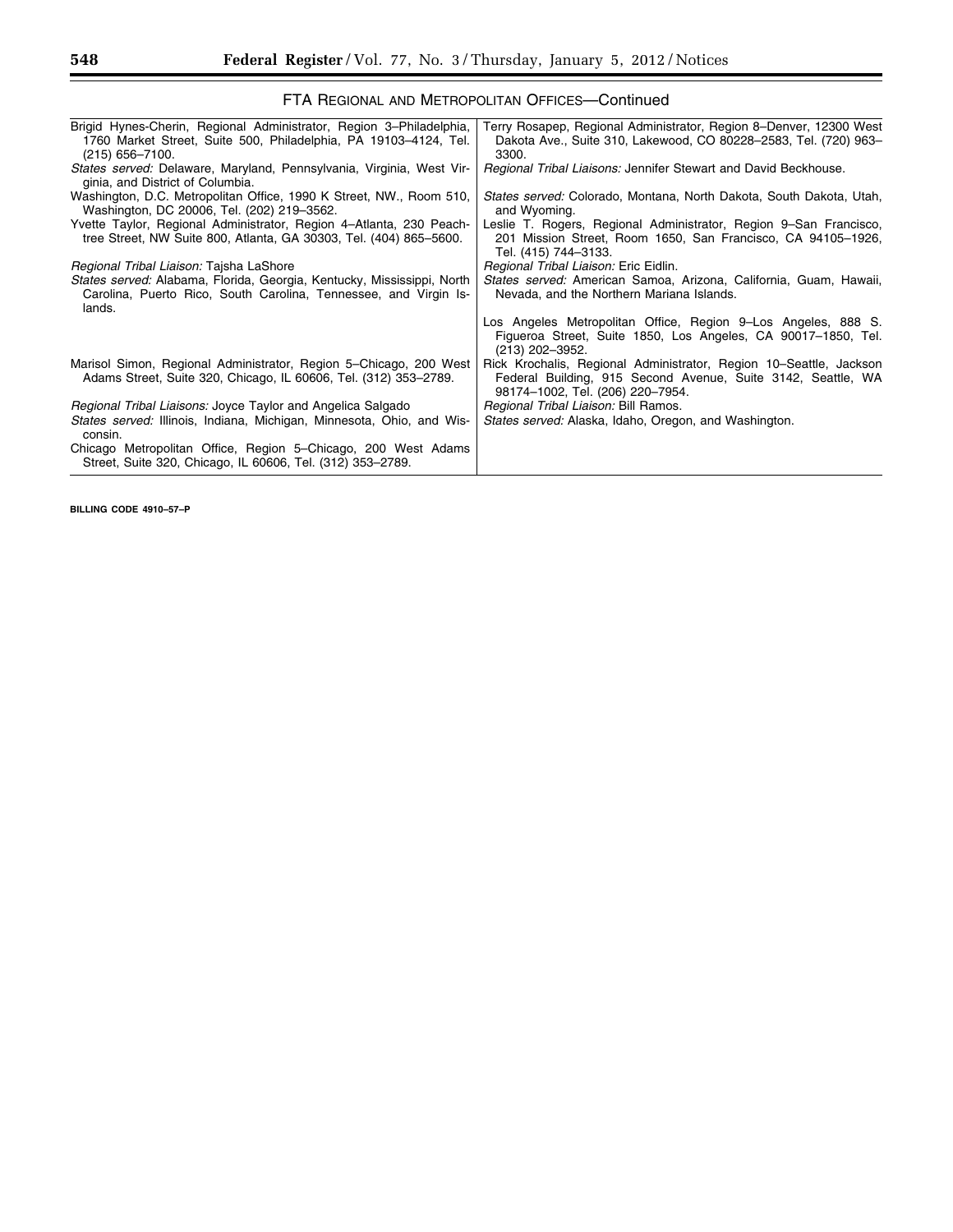|                                                                                                                 |  | TRIBAL TRANSIT PROGRAM PROJECT SELECTIONS                   |
|-----------------------------------------------------------------------------------------------------------------|--|-------------------------------------------------------------|
|                                                                                                                 |  |                                                             |
| the contract of the contract of the contract of the contract of the contract of the contract of the contract of |  | そうそう しょみこみ こうそうしょう ひとこう キャプラブ こうみょう おおみ コンティオ ひとくせせい おていたいし |

| D2011-TRTR-001;<br>D2011-TRTR-<br>AK<br>10001<br><b>Bristol Bay Native Association</b><br>Planning<br>\$75,000<br>D2011-TRTR-002<br>Gulkana Village Council<br>Operating<br>\$328,085<br>AK<br>Knik Tribal Council<br>AK<br>D2011-TRTR-003<br>Planning<br>\$22,000<br>Planning<br>AK.<br>D2011-TRTR-004<br>Native Village of Kobuk<br>\$25,000<br><b>Start up (Operating</b><br>AK<br>D2011-TRTR-005<br>and Capital)<br>\$175,000<br>Native Village of Noatak<br>AK<br>D2011-TRTR-006<br><b>Noorvik Native Community</b><br>Planning<br>\$25,000<br>Sitka Tribe of Alaska<br>АK<br>D2011-TRTR-007<br><b>Operating</b><br>\$239,100<br>ÄK<br><b>Tetlin Village Council</b><br>Operating<br>D2011-TRTR-008<br>\$230,000<br>Venetie Village Council<br><b>Planning</b><br>AK<br>\$25,000<br>D2011-TRTR-009<br>AL.<br>D2011-TRTR-010<br>Poarch Band of Creek Indians<br><b>Operating and Capital</b><br>\$155,584<br>AZ.<br>Navajo Nation Transit<br>D2011-TRTR-011<br>Operating<br>\$475,000<br>Operating, Capital<br>and Planning<br>СA<br>D2011-TRTR-012<br><b>Bishop Paiute Tribe</b><br>\$182,828<br><b>Blue Lake Rancheria</b><br>CA<br>D2011-TRTR-013<br>Operating<br>\$88,000<br>Quartz Valley Indian<br>CA<br>Reservation<br>Planning<br>\$25,000<br>D2011-TRTR-014<br><b>Start up (Operating</b><br>and Planning)<br>СA<br>D2011-TRTR-015<br>Quechan Indian Tribe<br>\$232,007<br><b>Reservation Transportation</b><br>CA.<br>Authority<br>D2011-TRTR-016<br>Operating<br>\$351,858<br>Susanville Indian Rancheria<br>CA<br>D2011-TRTR-017<br>Operating<br>\$466,602<br>Planning<br>CA<br>D2011-TRTR-018<br><b>Tule River Tribal Council</b><br>\$25,000 | State | Project ID | Recipient |                     | Allocation |
|----------------------------------------------------------------------------------------------------------------------------------------------------------------------------------------------------------------------------------------------------------------------------------------------------------------------------------------------------------------------------------------------------------------------------------------------------------------------------------------------------------------------------------------------------------------------------------------------------------------------------------------------------------------------------------------------------------------------------------------------------------------------------------------------------------------------------------------------------------------------------------------------------------------------------------------------------------------------------------------------------------------------------------------------------------------------------------------------------------------------------------------------------------------------------------------------------------------------------------------------------------------------------------------------------------------------------------------------------------------------------------------------------------------------------------------------------------------------------------------------------------------------------------------------------------------------------------------------------------------------------------------------------------------|-------|------------|-----------|---------------------|------------|
|                                                                                                                                                                                                                                                                                                                                                                                                                                                                                                                                                                                                                                                                                                                                                                                                                                                                                                                                                                                                                                                                                                                                                                                                                                                                                                                                                                                                                                                                                                                                                                                                                                                                |       |            |           | Project Description |            |
|                                                                                                                                                                                                                                                                                                                                                                                                                                                                                                                                                                                                                                                                                                                                                                                                                                                                                                                                                                                                                                                                                                                                                                                                                                                                                                                                                                                                                                                                                                                                                                                                                                                                |       |            |           |                     |            |
|                                                                                                                                                                                                                                                                                                                                                                                                                                                                                                                                                                                                                                                                                                                                                                                                                                                                                                                                                                                                                                                                                                                                                                                                                                                                                                                                                                                                                                                                                                                                                                                                                                                                |       |            |           |                     |            |
|                                                                                                                                                                                                                                                                                                                                                                                                                                                                                                                                                                                                                                                                                                                                                                                                                                                                                                                                                                                                                                                                                                                                                                                                                                                                                                                                                                                                                                                                                                                                                                                                                                                                |       |            |           |                     |            |
|                                                                                                                                                                                                                                                                                                                                                                                                                                                                                                                                                                                                                                                                                                                                                                                                                                                                                                                                                                                                                                                                                                                                                                                                                                                                                                                                                                                                                                                                                                                                                                                                                                                                |       |            |           |                     |            |
|                                                                                                                                                                                                                                                                                                                                                                                                                                                                                                                                                                                                                                                                                                                                                                                                                                                                                                                                                                                                                                                                                                                                                                                                                                                                                                                                                                                                                                                                                                                                                                                                                                                                |       |            |           |                     |            |
|                                                                                                                                                                                                                                                                                                                                                                                                                                                                                                                                                                                                                                                                                                                                                                                                                                                                                                                                                                                                                                                                                                                                                                                                                                                                                                                                                                                                                                                                                                                                                                                                                                                                |       |            |           |                     |            |
|                                                                                                                                                                                                                                                                                                                                                                                                                                                                                                                                                                                                                                                                                                                                                                                                                                                                                                                                                                                                                                                                                                                                                                                                                                                                                                                                                                                                                                                                                                                                                                                                                                                                |       |            |           |                     |            |
|                                                                                                                                                                                                                                                                                                                                                                                                                                                                                                                                                                                                                                                                                                                                                                                                                                                                                                                                                                                                                                                                                                                                                                                                                                                                                                                                                                                                                                                                                                                                                                                                                                                                |       |            |           |                     |            |
|                                                                                                                                                                                                                                                                                                                                                                                                                                                                                                                                                                                                                                                                                                                                                                                                                                                                                                                                                                                                                                                                                                                                                                                                                                                                                                                                                                                                                                                                                                                                                                                                                                                                |       |            |           |                     |            |
|                                                                                                                                                                                                                                                                                                                                                                                                                                                                                                                                                                                                                                                                                                                                                                                                                                                                                                                                                                                                                                                                                                                                                                                                                                                                                                                                                                                                                                                                                                                                                                                                                                                                |       |            |           |                     |            |
|                                                                                                                                                                                                                                                                                                                                                                                                                                                                                                                                                                                                                                                                                                                                                                                                                                                                                                                                                                                                                                                                                                                                                                                                                                                                                                                                                                                                                                                                                                                                                                                                                                                                |       |            |           |                     |            |
|                                                                                                                                                                                                                                                                                                                                                                                                                                                                                                                                                                                                                                                                                                                                                                                                                                                                                                                                                                                                                                                                                                                                                                                                                                                                                                                                                                                                                                                                                                                                                                                                                                                                |       |            |           |                     |            |
|                                                                                                                                                                                                                                                                                                                                                                                                                                                                                                                                                                                                                                                                                                                                                                                                                                                                                                                                                                                                                                                                                                                                                                                                                                                                                                                                                                                                                                                                                                                                                                                                                                                                |       |            |           |                     |            |
|                                                                                                                                                                                                                                                                                                                                                                                                                                                                                                                                                                                                                                                                                                                                                                                                                                                                                                                                                                                                                                                                                                                                                                                                                                                                                                                                                                                                                                                                                                                                                                                                                                                                |       |            |           |                     |            |
|                                                                                                                                                                                                                                                                                                                                                                                                                                                                                                                                                                                                                                                                                                                                                                                                                                                                                                                                                                                                                                                                                                                                                                                                                                                                                                                                                                                                                                                                                                                                                                                                                                                                |       |            |           |                     |            |
|                                                                                                                                                                                                                                                                                                                                                                                                                                                                                                                                                                                                                                                                                                                                                                                                                                                                                                                                                                                                                                                                                                                                                                                                                                                                                                                                                                                                                                                                                                                                                                                                                                                                |       |            |           |                     |            |
|                                                                                                                                                                                                                                                                                                                                                                                                                                                                                                                                                                                                                                                                                                                                                                                                                                                                                                                                                                                                                                                                                                                                                                                                                                                                                                                                                                                                                                                                                                                                                                                                                                                                |       |            |           |                     |            |
|                                                                                                                                                                                                                                                                                                                                                                                                                                                                                                                                                                                                                                                                                                                                                                                                                                                                                                                                                                                                                                                                                                                                                                                                                                                                                                                                                                                                                                                                                                                                                                                                                                                                |       |            |           |                     |            |
|                                                                                                                                                                                                                                                                                                                                                                                                                                                                                                                                                                                                                                                                                                                                                                                                                                                                                                                                                                                                                                                                                                                                                                                                                                                                                                                                                                                                                                                                                                                                                                                                                                                                |       |            |           |                     |            |
|                                                                                                                                                                                                                                                                                                                                                                                                                                                                                                                                                                                                                                                                                                                                                                                                                                                                                                                                                                                                                                                                                                                                                                                                                                                                                                                                                                                                                                                                                                                                                                                                                                                                |       |            |           |                     |            |
|                                                                                                                                                                                                                                                                                                                                                                                                                                                                                                                                                                                                                                                                                                                                                                                                                                                                                                                                                                                                                                                                                                                                                                                                                                                                                                                                                                                                                                                                                                                                                                                                                                                                |       |            |           |                     |            |
|                                                                                                                                                                                                                                                                                                                                                                                                                                                                                                                                                                                                                                                                                                                                                                                                                                                                                                                                                                                                                                                                                                                                                                                                                                                                                                                                                                                                                                                                                                                                                                                                                                                                |       |            |           |                     |            |
|                                                                                                                                                                                                                                                                                                                                                                                                                                                                                                                                                                                                                                                                                                                                                                                                                                                                                                                                                                                                                                                                                                                                                                                                                                                                                                                                                                                                                                                                                                                                                                                                                                                                |       |            |           |                     |            |
|                                                                                                                                                                                                                                                                                                                                                                                                                                                                                                                                                                                                                                                                                                                                                                                                                                                                                                                                                                                                                                                                                                                                                                                                                                                                                                                                                                                                                                                                                                                                                                                                                                                                |       |            |           |                     |            |
|                                                                                                                                                                                                                                                                                                                                                                                                                                                                                                                                                                                                                                                                                                                                                                                                                                                                                                                                                                                                                                                                                                                                                                                                                                                                                                                                                                                                                                                                                                                                                                                                                                                                |       |            |           |                     |            |
| CA.<br>Yurok Tribe<br>D2011-TRTR-019                                                                                                                                                                                                                                                                                                                                                                                                                                                                                                                                                                                                                                                                                                                                                                                                                                                                                                                                                                                                                                                                                                                                                                                                                                                                                                                                                                                                                                                                                                                                                                                                                           |       |            |           | <b>Operating</b>    | \$206,843  |
| CO<br>D2011-TRTR-020<br>Southern Ute Indian Tribe<br>Operating                                                                                                                                                                                                                                                                                                                                                                                                                                                                                                                                                                                                                                                                                                                                                                                                                                                                                                                                                                                                                                                                                                                                                                                                                                                                                                                                                                                                                                                                                                                                                                                                 |       |            |           |                     | \$287,056  |
| Sac & Fox Tribe of the                                                                                                                                                                                                                                                                                                                                                                                                                                                                                                                                                                                                                                                                                                                                                                                                                                                                                                                                                                                                                                                                                                                                                                                                                                                                                                                                                                                                                                                                                                                                                                                                                                         |       |            |           |                     |            |
| IA.<br>D2011-TRTR-021<br>Mississippi in Iowa<br>Planning                                                                                                                                                                                                                                                                                                                                                                                                                                                                                                                                                                                                                                                                                                                                                                                                                                                                                                                                                                                                                                                                                                                                                                                                                                                                                                                                                                                                                                                                                                                                                                                                       |       |            |           |                     | \$25,000   |
| Coeur d' Alene Tribe<br>ID<br>Operating<br>D2011-TRTR-022                                                                                                                                                                                                                                                                                                                                                                                                                                                                                                                                                                                                                                                                                                                                                                                                                                                                                                                                                                                                                                                                                                                                                                                                                                                                                                                                                                                                                                                                                                                                                                                                      |       |            |           |                     | \$92,867   |
| ID<br>D2011-TRTR-023<br>Nez Perce Tribe<br><b>Operating</b>                                                                                                                                                                                                                                                                                                                                                                                                                                                                                                                                                                                                                                                                                                                                                                                                                                                                                                                                                                                                                                                                                                                                                                                                                                                                                                                                                                                                                                                                                                                                                                                                    |       |            |           |                     | \$500,000  |
| Prairie Band Potawatomi                                                                                                                                                                                                                                                                                                                                                                                                                                                                                                                                                                                                                                                                                                                                                                                                                                                                                                                                                                                                                                                                                                                                                                                                                                                                                                                                                                                                                                                                                                                                                                                                                                        |       |            |           |                     |            |
| KS<br>D2011-TRTR-024<br>Nation<br>Operating                                                                                                                                                                                                                                                                                                                                                                                                                                                                                                                                                                                                                                                                                                                                                                                                                                                                                                                                                                                                                                                                                                                                                                                                                                                                                                                                                                                                                                                                                                                                                                                                                    |       |            |           |                     | \$150,000  |
| <b>Start up (Operating</b>                                                                                                                                                                                                                                                                                                                                                                                                                                                                                                                                                                                                                                                                                                                                                                                                                                                                                                                                                                                                                                                                                                                                                                                                                                                                                                                                                                                                                                                                                                                                                                                                                                     |       |            |           |                     |            |
| and Capital)<br>MI<br>D2011-TRTR-025<br>Bay Mills Indian Community                                                                                                                                                                                                                                                                                                                                                                                                                                                                                                                                                                                                                                                                                                                                                                                                                                                                                                                                                                                                                                                                                                                                                                                                                                                                                                                                                                                                                                                                                                                                                                                             |       |            |           |                     | \$213,136  |
| Little River Band of Ottawa                                                                                                                                                                                                                                                                                                                                                                                                                                                                                                                                                                                                                                                                                                                                                                                                                                                                                                                                                                                                                                                                                                                                                                                                                                                                                                                                                                                                                                                                                                                                                                                                                                    |       |            |           |                     |            |
| MI<br>D2011-TRTR-026<br>Indians<br><b>Planning</b>                                                                                                                                                                                                                                                                                                                                                                                                                                                                                                                                                                                                                                                                                                                                                                                                                                                                                                                                                                                                                                                                                                                                                                                                                                                                                                                                                                                                                                                                                                                                                                                                             |       |            |           |                     | \$25,000   |
| Little Traverse Bay Bands of<br><b>Start Up (Mobility</b>                                                                                                                                                                                                                                                                                                                                                                                                                                                                                                                                                                                                                                                                                                                                                                                                                                                                                                                                                                                                                                                                                                                                                                                                                                                                                                                                                                                                                                                                                                                                                                                                      |       |            |           |                     |            |
| Management)<br>MI<br>D2011-TRTR-027<br>Odawa Indians                                                                                                                                                                                                                                                                                                                                                                                                                                                                                                                                                                                                                                                                                                                                                                                                                                                                                                                                                                                                                                                                                                                                                                                                                                                                                                                                                                                                                                                                                                                                                                                                           |       |            |           |                     | \$124,000  |
| Fond du Lac Band of Lake                                                                                                                                                                                                                                                                                                                                                                                                                                                                                                                                                                                                                                                                                                                                                                                                                                                                                                                                                                                                                                                                                                                                                                                                                                                                                                                                                                                                                                                                                                                                                                                                                                       |       |            |           |                     |            |
| MN<br>D2011-TRTR-028<br>Superior Chippewa<br>Operating                                                                                                                                                                                                                                                                                                                                                                                                                                                                                                                                                                                                                                                                                                                                                                                                                                                                                                                                                                                                                                                                                                                                                                                                                                                                                                                                                                                                                                                                                                                                                                                                         |       |            |           |                     | \$285,000  |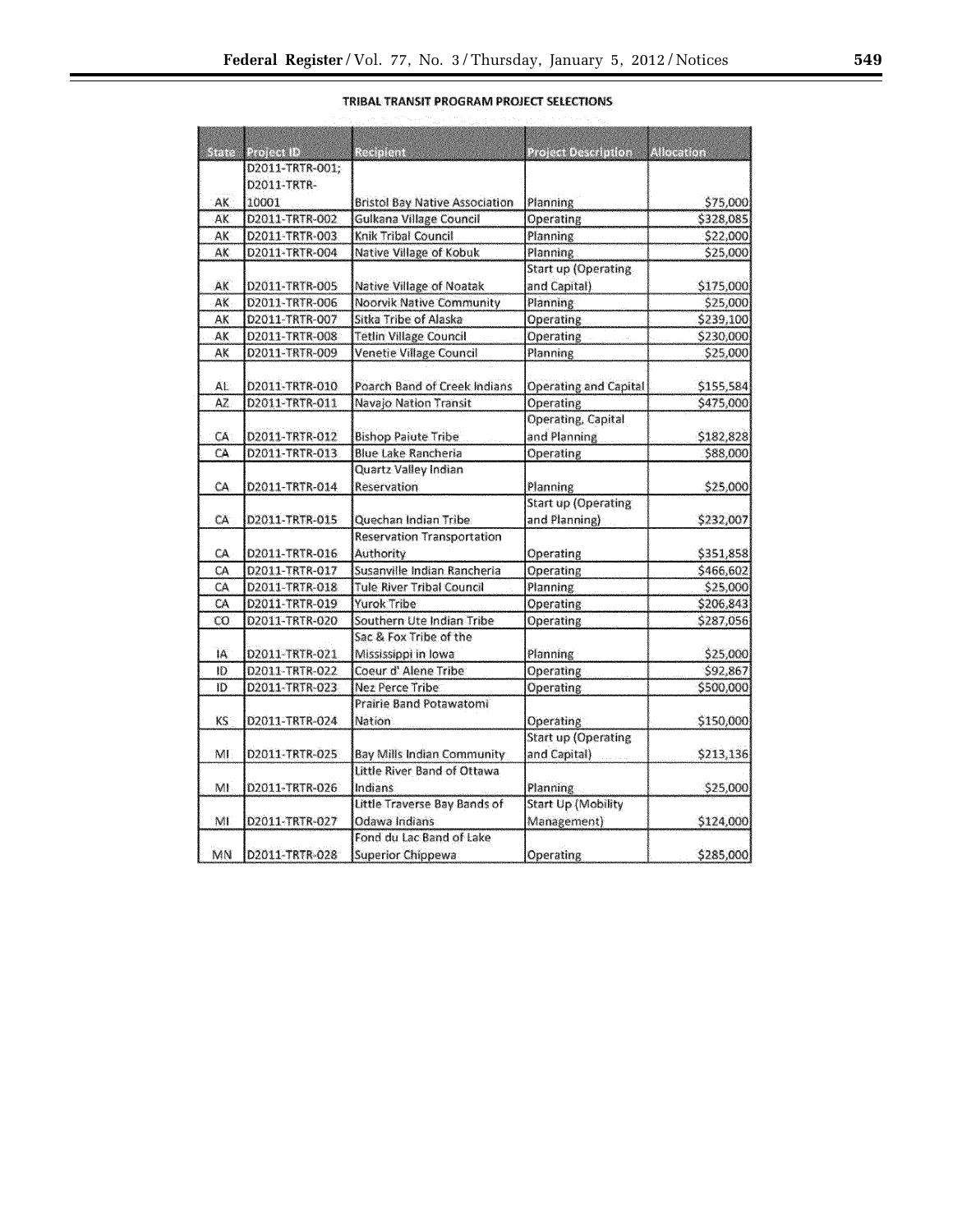# TRIBAL TRANSIT PROGRAM PROJECT SELECTIONS

|           |                                  | Red Lake Band of Chippewa                                  |                              |                        |
|-----------|----------------------------------|------------------------------------------------------------|------------------------------|------------------------|
| MN        | D2011-TRTR-029                   | Indians                                                    | Operating                    | \$400,000              |
| <b>MS</b> | D2011-TRTR-030                   | Mississippi Band of Choctaw Ind                            | Capital                      | \$200,000              |
|           |                                  | <b>Confederated Salish and</b>                             |                              |                        |
| MT        | D2011-TRTR-031                   | Kootenai Tribes                                            | <b>Operating</b>             | \$475,000              |
| MT        | D2011-TRTR-032                   | Northern Cheyenne Tribe                                    | <b>Operating</b>             | \$398,007              |
|           |                                  | Eastern Band of Cherokee                                   |                              |                        |
| NC        | D2011-TRTR-033                   | <b>Indians</b>                                             | <b>Operating</b>             | \$140,000              |
| <b>ND</b> | D2011-TRTR-034                   | <b>Sitting Bull College</b>                                | Operating                    | \$200,860              |
| NE        | D2011-TRTR-035                   | Ponca Tribe of Nebraska                                    | <b>Operating and Capital</b> | \$239,808              |
| NE.       | D2011-TRTR-036                   | Winnebago Tribe of Nebraska                                | Operating                    | \$450,000              |
| <b>NM</b> | D2011-TRTR-037                   | Pueblo of San Felipe                                       | Planning                     | \$25,000               |
| <b>NM</b> | D2011-TRTR-038                   | Pueblo of Santa Ana                                        | Operating                    | \$194,529              |
| NV        | D2011-TRTR-039                   | Duckwater Shoshone Tribe                                   | <b>Operating and Capital</b> | \$75,000               |
|           |                                  |                                                            | <b>Start up (Operating</b>   |                        |
| <b>NY</b> | D2011-TRTR-040                   | Saint Regis Mohawk Tribe                                   | and Capital)                 | \$475,000              |
| OK        | D2011-TRTR-041                   | <b>Cherokee Nation</b>                                     | <b>Operating</b>             | \$450,000              |
| OК        | D2011-TRTR-042                   | <b>Cheyenne and Arapaho Tribes</b>                         | Operating                    | \$450,000              |
| OK        | D2011-TRTR-043                   | Choctaw Nation of Oklahoma                                 | Operating                    | \$284,867              |
| OK        | D2011-TRTR-044                   | Citizen Potawatomi Nation                                  | Operating                    | \$450,000              |
| OK        | D2011-TRTR-045                   | Miami Tribe of Oklahoma                                    | Operating                    | \$500,000              |
| OK.       | D2011-TRTR-046                   | Muscogee (Creek) Nation                                    | Operating                    | \$500,000              |
| OR        | D2011-TRTR-047                   | <b>Confederated Tribes of Grand</b><br>Ronde               | Operating                    | \$248,000              |
|           |                                  | Confederated Tribes of Siletz                              |                              |                        |
| OR        | D2011-TRTR-048                   | Indians                                                    | Operating                    | \$187,683              |
|           |                                  | Confederated Tribes of the                                 |                              |                        |
| OR.       | D2011-TRTR-049                   | Umatilla Indian Reservation                                | <b>Operating</b>             | \$338,372              |
| SC<br>SD  | D2011-TRTR-050<br>D2011-TRTR-051 | Catawba Indian Nation<br><b>Chevenne River Sioux Tribe</b> | Operating<br>Operating       | \$385,518<br>\$500,000 |
| SD        | D2011-TRTR-052                   | Lower Brule Sioux Tribe                                    | Operating                    | \$250,000              |
| SD        | D2011-TRTR-053                   | Oglala Sioux Tribe                                         | Operating                    | \$345,430              |
|           |                                  | Alabama-Coushatta Tribe of                                 |                              |                        |
| TX        | D2011-TRTR-054                   | Texas                                                      | Planning                     | \$25,000               |
| WA        | D2011-TRTR-055                   | Jamestown S'Klallam Tribe                                  | Operating                    | \$160,680              |
| <b>WA</b> | D2011-TRTR-056                   | Kalispel Tribe of Indians                                  | Operating                    | \$134,014              |
| <b>WA</b> | D2011-TRTR-057                   | <b>Lummi Nation</b>                                        | Operating                    | \$300,000              |
| <b>WA</b> | D2011-TRTR-058                   | <b>Nisqually Indian Tribe</b>                              | Planning                     | \$25,000               |
| WA        | D2011-TRTR-059                   | Nooksack Indian Tribe                                      | Planning                     | \$25,000               |